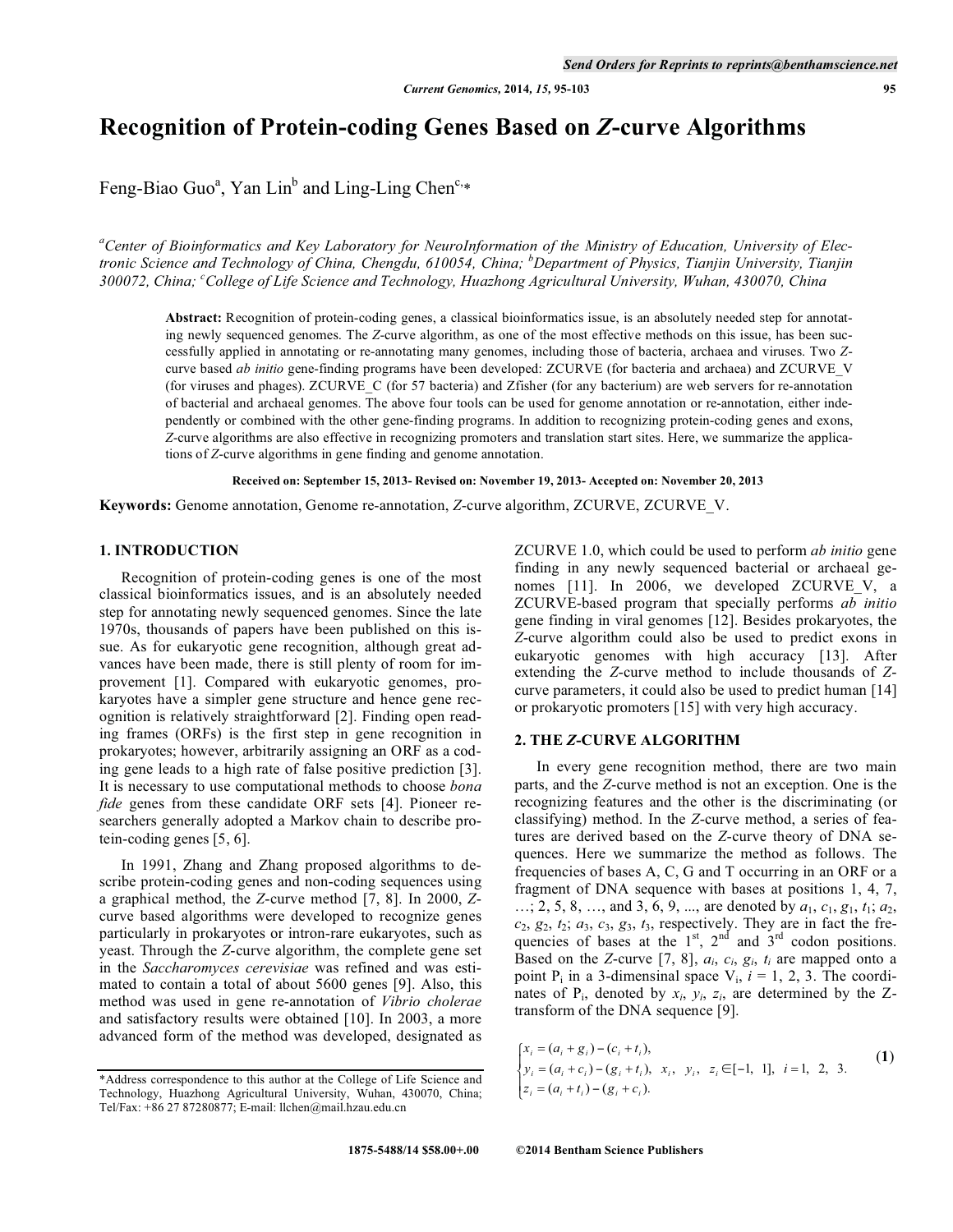The above 9 coordinates denote 9 classifying features. If we consider di-nucleotides at different codon positions, there will be  $4 \times 4 \times 3 \times (3/4) = 36$  features, which can be denoted by equation (2).

$$
\begin{cases}\nx_k^X = (p_k(\text{XA}) + p_k(\text{XG})) - (p_k(\text{XC}) + p_k(\text{XT})), & \text{(2)} \\
y_k^X = (p_k(\text{XA}) + p_k(\text{XC})) - (p_k(\text{XG}) + p_k(\text{XT})), & \text{X} = \text{A}, \text{C}, \text{G}, \text{T}, k = 12,23,31 \\
z_k^X = (p_k(\text{XA}) + p_k(\text{XT})) - (p_k(\text{XG}) + p_k(\text{XC})). & \n\end{cases}
$$

 They are called phase dependent di-nucleotide parameters [11]. If all three codon positions are considered as a whole, there will be only 12 phase independent parameters [13], which could be described by equation (**3**).

$$
\begin{cases}\nx_x = (p(\text{XA}) + p(\text{XG})) - (p(\text{XC}) + p(\text{XT})), \\
y_x = (p(\text{XA}) + p(\text{XC})) - (p(\text{XG}) + p(\text{XT})), \\
z_x = (p(\text{XA}) + p(\text{XT})) - (p(\text{XG}) + p(\text{XC})).\n\end{cases}
$$
\n(3)

 The above *Z*-curve parameters could serve as classifying features when performing gene prediction in genomes. For convenience, we express these parameters by the united symbol *un* as follows.

$$
\begin{cases}\nu_1 = x_1, u_2 = y_1, u_3 = z_1, \\
u_4 = x_2, u_5 = y_2, u_6 = z_2, \\
u_7 = x_3, u_8 = y_3, u_9 = z_3 \\
u_{10} = x_{12}^4, u_{11} = y_{12}^4, u_{12} = z_{12}^4, \\
u_{13} = x_{12}^C, u_{14} = y_{12}^C, u_{15} = z_{12}^C, \\
u_{16} = x_{12}^G, u_{17} = y_{12}^G, u_{18} = z_{12}^G, \\
u_{19} = x_{12}^T, u_{20} = y_{12}^T, u_{21} = z_{12}^T, \\
u_{22} = x_{23}^A, u_{23} = y_{23}^A, u_{24} = z_{23}^A, \\
u_{25} = x_{23}^C, u_{26} = y_{23}^C, u_{30} = z_{23}^C, \\
u_{31} = x_{23}^T, u_{32} = y_{23}^G, u_{30} = z_{23}^G, \\
u_{34} = x_{31}^4, u_{35} = y_{31}^4, u_{36} = z_{31}^4, \\
u_{34} = x_{31}^4, u_{35} = y_{31}^G, u_{36} = z_{31}^4, \\
u_{40} = x_{31}^G, u_{41} = y_{31}^G, u_{42} = z_{31}^G, \\
u_{40} = x_{31}^G, u_{41} = y_{31}^G, u_{42} = z_{31}^G, \\
u_{46} = x_{41}^G, u_{47} = y_{41}^G, u_{48} = z_{41}^T, \\
u_{47} = x_{41}^G, u_{48} = z_{41}^G, \\
u_{49} = x_{61}^G, u_{50} = y_{61}^G, u_{51} = z_{61}^G, \\
u_{52} = x_{61}^G, u_{53} = y_{61}^G, u_{54} = z_{52}^G, \\
u_{55} = x_{71}^G, u_{56} = y_{71}^G, u_{57} = z_{72}^G.\n\end{cases} (4
$$

 Usually, one classification method, such as the Fisher linear discriminant or Support Vector Machine, is also required to form a complete gene finding model. When a sufficient number of positive and negative samples have been prepared, we need to calculate values of all the Z parameters. With these values, one sample can correspond to a unique point in the high dimension space. The Fisher linear discriminant method can then be applied to locate a superplane that differentiates the two kinds of samples as significantly as possible, in the high dimension space spanned by the *Z*-curve parameters. See details in [9] for how to determine the equation of the super-plane. After obtaining the super-plane equation, the distance from each new point

to the super-plane can be computed and the new sample is determined to be positive or negative based on the distance value.

 An example of *Ralstonia solanacearum*, a bacterium with high G+C content, is shown in (Fig. **1**). As can be seen, coding ORFs and non-coding ORFs are distributed in separate regions with minor overlapping. The space is spanned by the three most important axes using the principal component analysis of the variables  $u_1$ - $u_3$  defined in equation (4). To obtain optimal prediction, in fact, we performed Fisher linear discriminant analysis for multiple times to choose coding genes from the ORF congregation for such high G+C content bacteria. Note that the figure shows the classifying schema in a 3-dimensional space, but the actual dimension is much larger.

## **3***. AB INITIO* **GENE FINDING IN BACTERIAL AND ARCHAEAL GENOMES**

 The *ab initio* gene finding program that we developed was originally called ZCURVE 1.0 [11]. When implementing the method, 33 classifying variables, which correspond to  $u_1$ - $u_{33}$  in equation (4), and the Fisher discriminant were used. The whole program contains five modules: (i) Choosing seed ORFs; (ii) Training the model; (iii) Finding all ORFs; (iv) Determining the coding potentials of all ORFs; (v) Eliminating the error prediction due to overlapping. Seed ORFs are those non-overlapping ORFs larger than 500 bp. These ORFs have a very high possibility (generally, >98%) to encode proteins. An ORF is defined here as the DNA sequence between a pair of in-frame start codon (ATG, GTG, or TTG) and stop codon (TAA, TAG, or TGA). At first, we seek all ORFs longer than 500 bp on the two strands. Subsequently, those ORFs with one or more bases overlapping with each other will be discarded. The retained nonoverlapping long ORFs will constitute the reliable positive samples used in the training set. However, this rule does not remain true for the bacterial genomes with G+C content greater than 56%. We therefore have to seek another method called 9-D super sphere to obtain seed ORFs. Negative samples in the training set were obtained by randomly shuffling positive samples and destroying their natural structures. The Fisher discriminant algorithm is used to differentiate the positive and negative samples. The parameters of  $u_1$ - $u_{33}$  are taken as classifying features. The decision of coding/noncoding for each ORF is simply made by the criterion of  $c \cdot u > c_0 / c \cdot u < c_0$ , where  $c = (c_1, c_2, ..., c_{33})^\text{T}$ ,  $u = (u_1, u_2, ..., u_{33})^\text{T}$ , and "T" indicates the transpose of a matrix. The vector c constituting 33 Fisher coefficients could be determined by the training process. In ZCURVE 1.0, 90 bp is set as the minimum length of ORFs. However, users can change it to any integral value. All ORFs longer than the set length will be determined to be coding or non- coding ORFs. In fact, even these ORFs meeting  $c \cdot u > c_0$  are not all genes, but are still needed to check for error prediction possibly due to overlapping with longer genes. If two ORFs are predicted as potential genes and have short overlapping regions, both will be retained as genes. Otherwise, one ORF must be disregarded due to either a lower Z score or smaller size.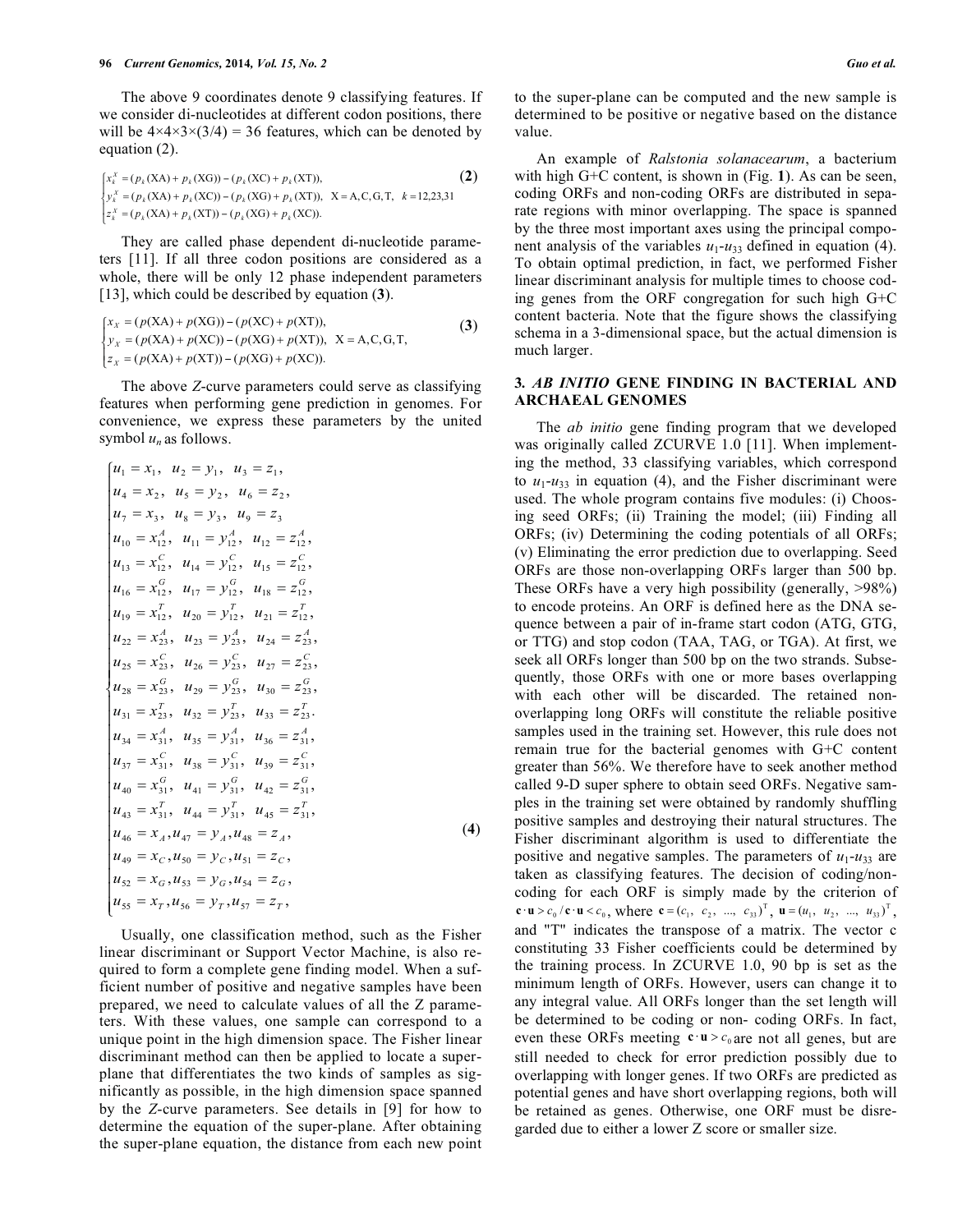

**Fig. (1).** An example illustrating the principle of the *Z*-curve algorithm for gene recognition. Each of the ORFs in *Ralstonia solanacearum* is mapped onto a point in the 33-D space derived from the variables  $u_1$ - $u_{33}$ . To visualize the distribution pattern of the 14276 mapping points in the high dimensional space, the mapping points are projected onto the 3-D space spanned by the first three principal axes after the principal component analysis. In the figure, the blue circles denote 3244 coding ORFs and the purple circles indicate 11032 non-coding ORFs. The light green planes correspond to the two Fisher classifying planes, which can optimally differentiate the two types of points. Note that the all coding ORFs are clustered into a narrow region and very few of them overlap with non-coding ORFs.

 ZCURVE 2.0 beta is the latest version of the software, which can be downloaded from http://tubic.tju.edu.cn/ Zcurve\_B. In this new version, the support vector machine is used instead of the Fisher linear discriminant because the former is more sensitive in gene classification. When running the ZCURVE program, users only need to provide the genomic sequence of the investigated bacterial strains. Finally, the program will output a file containing the chromosomal coordinates of all predicted genes. As of now, the ZCURVE program has over one hundred registered users such as University of Pennsylvania, Broad Institute of MIT, NITE institute in Japan, University of Warwick in England, and Max Planck Institute for Marine Microbiology in Germany. ZCURVE has been widely used in annotation of newly sequenced genomes and prediction of coding potentials of some genes of interest. For example, Egan and Waldor used ZCURVE prediction to confirm their result in the genome of *Vibrio cholerae* [16]. ZCURVE has been combined with other gene-finding programs into some metatools of bacterial gene finders, such as YACOP [17] and MORF [J. Waldmann and H. Teeling, unpublished], and is reviewed in [18]. ZCURVE has been used in at least 31 genomic projects independently or by combining with other well-known gene finders, or integrated into metatools [19-49]. (Table **1**)

lists information about the 31 projects, including six metagenomic projects, two large phages and one large plasmid, as well as 28 bacterial genomes in 23 projects. Note that the actual number of genome projects using ZCURVE can be much higher than 31 because many using YACOP and MORFind without quoting the ZCURVE paper or website are not included in the list. Generally, over 97% of genuine genes could be found and the false positive rate would be less than 10%. To achieve more reliable results, the authors strongly suggest combining our method with one or two other *ab initio* gene finders when automatically annotating newly sequenced bacterial or archaeal genomes.

#### **4.** *AB INITIO* **GENE FINDING IN VIRAL AND PHAGE GENOMES**

 Although virus genomes are much smaller than bacterial ones, annotation of viral genomes is still a difficult task. One of the problems in recognizing protein-coding genes in viruses is that the training set is usually unavailable. In the pioneer program GeneMarks for viruses [50], one heuristic method is used to collect seed ORFs. In each genome, functional proteins and other nucleotide sequences have quite different sequence composition. Furthermore, almost all the functional proteins, particularly those conserved proteins, have similar amino acid composition in one specific genome. Therefore, seed ORFs are selected based on the composition of amino acids.

 We developed a method that uses only one seed ORF as the training set [12]. This ORF is the one that has the most bases in one specific virus and is very likely to be a proteincoding gene. We call this ORF the 'maximum ORF'. Investigation of more than 100 viral genomes proved that all maximum ORFs encode proteins. Therefore, the maximum ORF can be regarded as a reliable training set. Considering that there are so few seed ORFs, we used the Euclidean distance discriminant to choose genes from all found ORFs. For one candidate ORF and the maximum ORF, we calculate 33 features for all of them. Subsequently, the Euclidean distance between them is computed based on the 33 features. If the distance is shorter than  $\sqrt{6.90}$ , the candidate will preliminarily be predicted as a gene and otherwise not. In fact, we will furthermore determine whether the ORF is falsely predicted because it has significant overlapping with longer genes. Finally, we will obtain all predicted genes after discarding overlapping ORFs. We implement the above method in the program ZCURVE\_V. Similar to ZCURVE, the virus version uses 33 parameters derived from the Z-transform of the DNA sequence. However, the methods for differentiating positive and negative samples and for generating seed ORFs are very different.

 As a gene finder specially designed for viruses, phages and plasmids, ZCURVE\_V can be used to annotate any anonymous genomes belonging to them. Scientists from the NCBI viral genome section listed ZCURVE\_V as one of the three standard programs for viral gene finding [51]. The program has been integrated into the bacteriocin mining tool as an easily used module for ORF finding. It has been used to annotate genomes of at least two bacteria, one virus and sixteen phages [52-59] (Table **2**). A prominent advantage of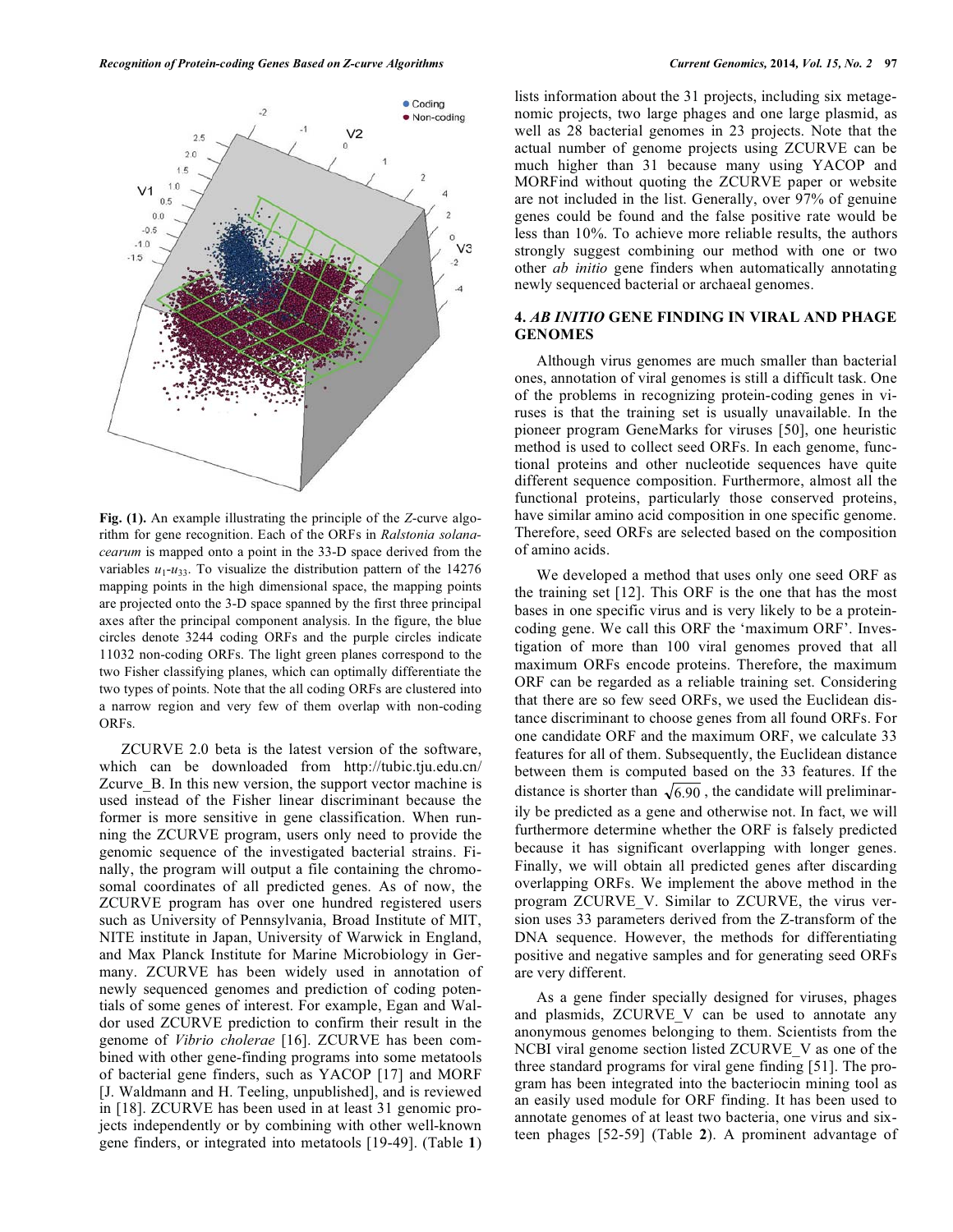**Table 1. Genomic projects involving the ZCURVE system.** 

| Genome                                                                | Tool                                                        | Year | Reference          |
|-----------------------------------------------------------------------|-------------------------------------------------------------|------|--------------------|
| Lactobacillus salivarius                                              | YACOP                                                       | 2006 | $[19]$             |
| Escherichia coli phage, named Rtp                                     | GeneMarks, ZCURVE                                           | 2006 | $[20]$             |
| Symbiont metagenome in Olavius algarvensis                            | MORFind                                                     | 2006 | $\lceil 21 \rceil$ |
| Magnetospirillum magnetotacticum MS-1 and M. gryphiswaldense<br>MSR-1 | MORFind                                                     | 2007 | $[22]$             |
| Human gut mobile metagenome                                           | ZCURVE, Glimmer                                             | 2007 | [23]               |
| The filamentous Beggiatoa                                             | MORFind                                                     | 2007 | $\lceil 24 \rceil$ |
| Fosmid of marine Planctomycetes                                       | MORFind                                                     | 2007 | $[25]$             |
| Mycobacterium tuberculosis H37Ra                                      | <b>ZCURVE</b>                                               | 2008 | $[26]$             |
| Fosmid of methanotrophic Archaea (ANME)                               | MORFind                                                     | 2009 | $[27]$             |
| Desulfobacterium autotrophicum HRM2                                   | YACOP                                                       | 2009 | $[28]$             |
| Phaeobacter gallaeciensis DSM 17395                                   | YACOP                                                       | 2009 | $[29]$             |
| Amycolatopsis mediterranei U32                                        | ZCURVE, Glimmer, GeneMark                                   | 2010 | [30]               |
| Bacillus thuringiensis BMB171                                         | Glimmer, ZCURVE                                             | 2010 | $\lceil 31 \rceil$ |
| Variovorax paradoxus S110                                             | YACOP                                                       | 2011 | $[32]$             |
| Bacillus megaterium WSH-002                                           | ZCURVE, Glimmer                                             | 2011 | $[33]$             |
| Ketogulonicigenium vulgare WSH-001                                    | ZCURVE, Glimmer                                             | 2011 | $[34]$             |
| Haloarcula hispanica                                                  | ZCRUVE, Glimmer                                             | 2011 | $[35]$             |
| Mycoplasma bovis Hubei-1                                              | ZCURVE, Glimmer                                             | 2011 | $[36]$             |
| Brucella melitensis M28 and M5-90                                     | ZCURVE, Glimmer                                             | 2011 | $[37]$             |
| Acinetobacter baumannii MDR-TJ                                        | ZCURVE, Glimmer, GeneMark                                   | 2012 | $[38]$             |
| Staphylococcus aureus D139, H19, E1410, M809, and WW2703/97           | ZCURVE, Glimmer, GeneMark MetaGene                          | 2012 | $[39]$             |
| Cluster of myxobacteria                                               | YACOP                                                       | 2012 | [40]               |
| Haloferax mediterranei                                                | ZCURVE, Glimmer                                             | 2012 | [41]               |
| Bifidobacterium longum JDM301                                         | ZCURVE, Glimmer                                             | 2012 | $[42]$             |
| Siphophage VHS1 from Vibrio harveyi                                   | Zcurve, GeneMarkS, EasyGene, MetaGene,<br>Genewise, Glimmer | 2012 | $[43]$             |
| Oceaniovalibus guishaninsula JLT2003                                  | ZCURVE, Glimmer                                             | 2012 | $[44]$             |
| Streptomyces hygroscopicus 5008                                       | ZCURVE, Glimmer                                             | 2012 | $[45]$             |
| Tistrella mobilis KA081020-065                                        | ZCURVE, Glimmer                                             | 2012 | [46]               |
| Glaciecola psychrophila 170T                                          | ZCURVE, Glimmer                                             | 2013 | $[47]$             |
| Moraxella catarrhalis                                                 | ZCURVE, Prodigal, GeneMarkHMM, Glimmer                      | 2013 | $[48]$             |
| Klebsiella pneumoniae plasmid pKF3-140                                | ZCURVE, Glimmer                                             | 2013 | $[49]$             |

ZCURVE\_V is that it can accurately predict genes in viral genomes even as short as about 1000 nucleotides, in addition to the advantage of being able to run online (http://tubic.tju.edu.cn/Zcurve\_V), without the need to install

locally. Therefore, ZCURVE\_V can be preferably used when annotating short viral genomes. Alternatively, users can combine ZCURVE\_V and GeneMarks or homology search to gain more reliable results.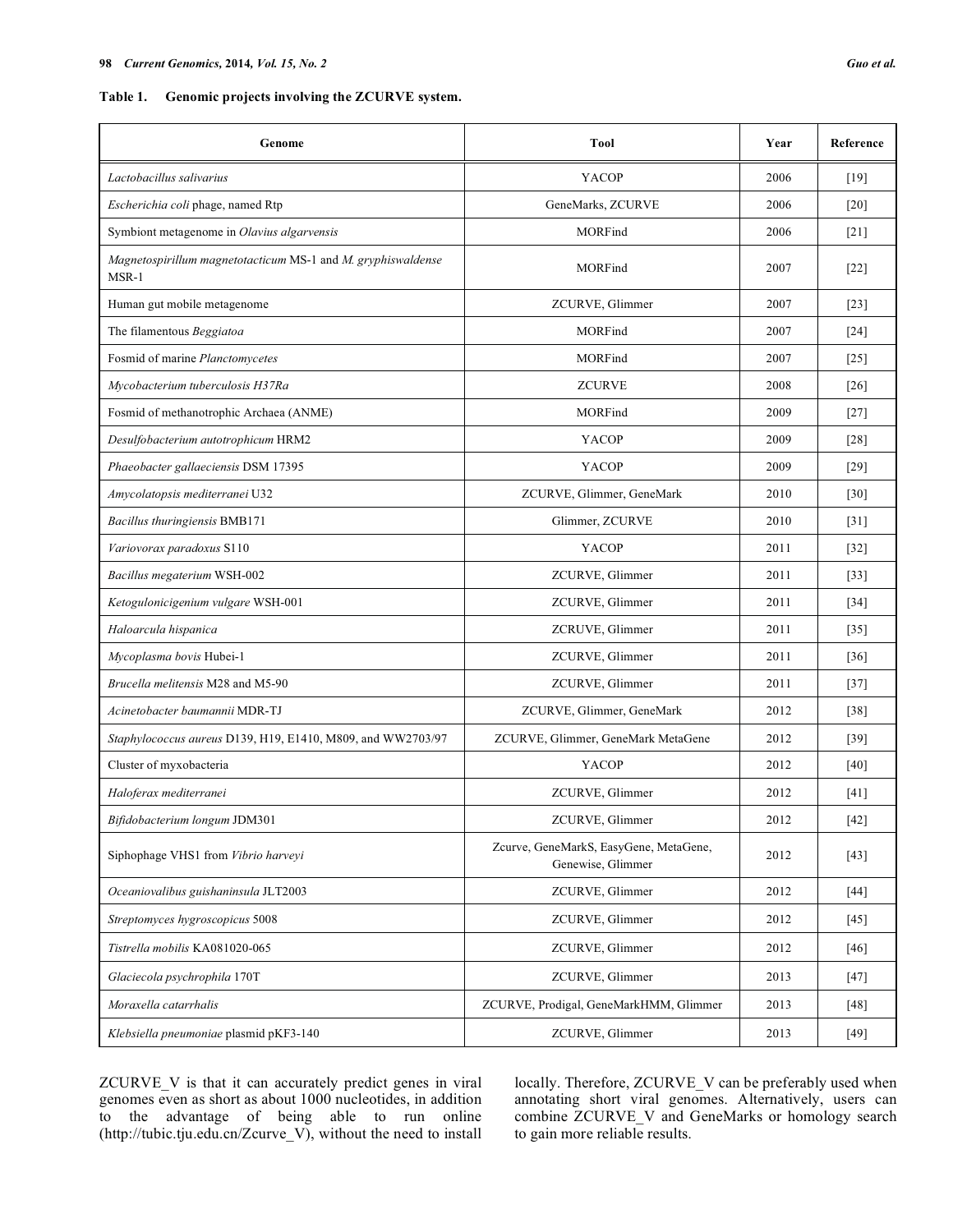| Genome                                       | Tool                           | Year | Reference |
|----------------------------------------------|--------------------------------|------|-----------|
| Me Tri virus                                 | <b>ZCURVE V</b>                | 2008 | $[52]$    |
| VP882 phage of Vibrio parahaemolyticus O3:K6 | ZCURVE V GeneMark.hmm, Glimmer | 2009 | [53]      |
| Clostridium acetobutylicum EA 2018           | ZCURVE V, Glimmer              | 2011 | $[54]$    |
| Escherichia coli O157:H7 Lytic Phage AR1     | ZCURVE V, GeneMark.hmm         | 2001 | $[55]$    |
| Pseudomonas aeruginosa Strain AH16           | ZCURVE V, Glimmer              | 2012 | $[56]$    |
| Lactococcal phages Q33 and BM13              | ZCURVE V, ORFinder, GenMark    | 2013 | $[57]$    |
| VP3 phage of Vibrio cholerae                 | ZCURVE V, GeneMark, Glimmer    | 2013 | $[58]$    |
| Eleven lactococcal 936-type phages           | ZCRUVE V, GeneMark.hmm         | 2013 | [59]      |

## **Table 2. Genomic projects involving the ZCURVE\_V system.**

#### **5. GENOME RE-ANNOTATION IN BACTERIAL AND VIRAL GENOMES**

 Considering that the protein-coding genes in sequenced genomes are annotated with gene-finding programs, only a few are verified with experiments. The sequenced genomes often contain false-positive and false-negative annotations, especially in GC-rich genomes [60-66]. False-positive annotation means that some non-coding ORFs were incorrectly predicted as protein-coding genes (most of them are short ORFs without functional information), and false-negative annotation indicates that protein-coding genes are missed in the sequenced genomes. Most of the gene-identification programs achieve good results in low GC content genomes, however, the recognition accuracy drops rapidly in high GC content genomes since these genomes contain fewer stop codons and more spurious ORFs.

 Generally, ORFs in annotation files of microbial genomes are divided into two groups. The first group contains genes with known functions, and the second group contains "hypothetical", "unknown" or "predicted" ORFs, which involve false-positive prediction. Based on the assumption that the statistical features of DNA sequences of the two groups are similar, Wang and Zhang identified 172 annotated genes as non-coding ORFs in *V. cholerae* based on the *Z*-curve method [10]. Chen and Zhang combined 18 Z parameters  $(u_1 - u_6, u_{46} - u_{57})$  and the Fisher discriminant into a program, called ZCURVE\_C, to recognize the "hypothetical ORFs" in 57 microbial genomes [67], and the program is available at the website http://tubic.tju.edu.cn/ZCURVE\_C/Default.cgi. Guo *et al.* re-annotated the genome of a hyper-thermophilic crenarchaeon *Aeropyrum pernix* K1 by combining the 9 Z parameters  $(u_1-u_9)$  and K-means clustering and identified many false-positive ORFs [68, 69]. *Amsacta moorei* entomopoxvirus is a typical over-annotated virus, Guo and Yu suggested that 38 of 294 originally annotated genes did not encode proteins based on the 9 *Z*-curve parameters  $(u_1-u_9)$ and the Fisher discriminant method [70]. In 2008, Chen *et al.* re-annotated the plant pathogen genome *Erwinia carotovora* subsp. *atroseptica* SCRI1043 and identified that 49 originally annotated 'hypothetical genes' should be non-coding ORFs based on the *Z*-curve method with 21 parameters (*u*1  $u_9$ ,  $u_{46}$ - $u_{57}$ . Theoretical evidence of principal component analysis (PCA), clusters of orthologous groups of proteins

(COG) occupation, and average length distribution showed that the identified non-coding ORFs were highly unlikely to encode proteins [71]. Using sequence alignment tools and some functional resources, they also predicted the functions of hundreds of 'hypothetical genes' [71]. In 2011, Du *et al.* performed a re-annotation in the genome of *Pyrobaculum Aerophilum*. Consequently, 25 hypothetical ORFs were eliminated by using the method of the 33 Z parameters  $(u_1$ *u*33) with the Fisher discriminant. Recently, Wang *et al.* reannotated *Agrobacterium tumefaciens* strain C58 genome, and 29 originally annotated 'hypothetical genes' were recognized as non-coding ORFs by using the *Z*-curve method with 21 parameters  $((u_1-u_9, u_{46}-u_{57})$  [72]. Wang *et al.* also used reverse transcription-PCR (RT-PCR) experiments to verify their prediction. Nearly 80% of the non-coding ORFs or newly predicted protein-coding genes were verified with RT-PCR experiments [73]. Very recently, Guo *et al.* performed a comprehensive analysis to re-annotate 10 complete genomes of the *Neisseriaceae* family [74]. Transcriptions of over 80% of genes newly found by the ZCURVE program could be experimentally validated by RT-PCR. In the work, the authors constructed a new web server Zfisher, which can be used to examine coding potentials of hypothetical proteins in any annotated genomes and is freely available at http://147.8.74.24/Zfisher/. All the above cases showed that the *Z*-curve method is highly accurate in re-annotating microbial genomes.

## **6. RECOGNITION OF HUMAN SHORT EXONS**

 Accurately predicting short exons in genomes of human and other eukaryotes is a rather difficult issue. To improve the accuracy in predicting human exons, our group compared 19 algorithms including the *Z*-curve algorithm [13]. Based on a standard human dataset, the *Z*-curve algorithm with 69 parameters could differentiate coding and non-coding sequences as short as 192 bp with an accuracy of 96.2%, and the accuracy was above 82% for 72 bp sequences. Such accuracy was even higher than the 5<sup>th</sup> order Markov model, and consistent results were obtained by other groups [75]. Kellis and coworkers compared four types of single species methods, including Fourier transform, codon bias, interpolated context models and the *Z*-curve algorithm, and found that the *Z*-curve method showed the best performance in the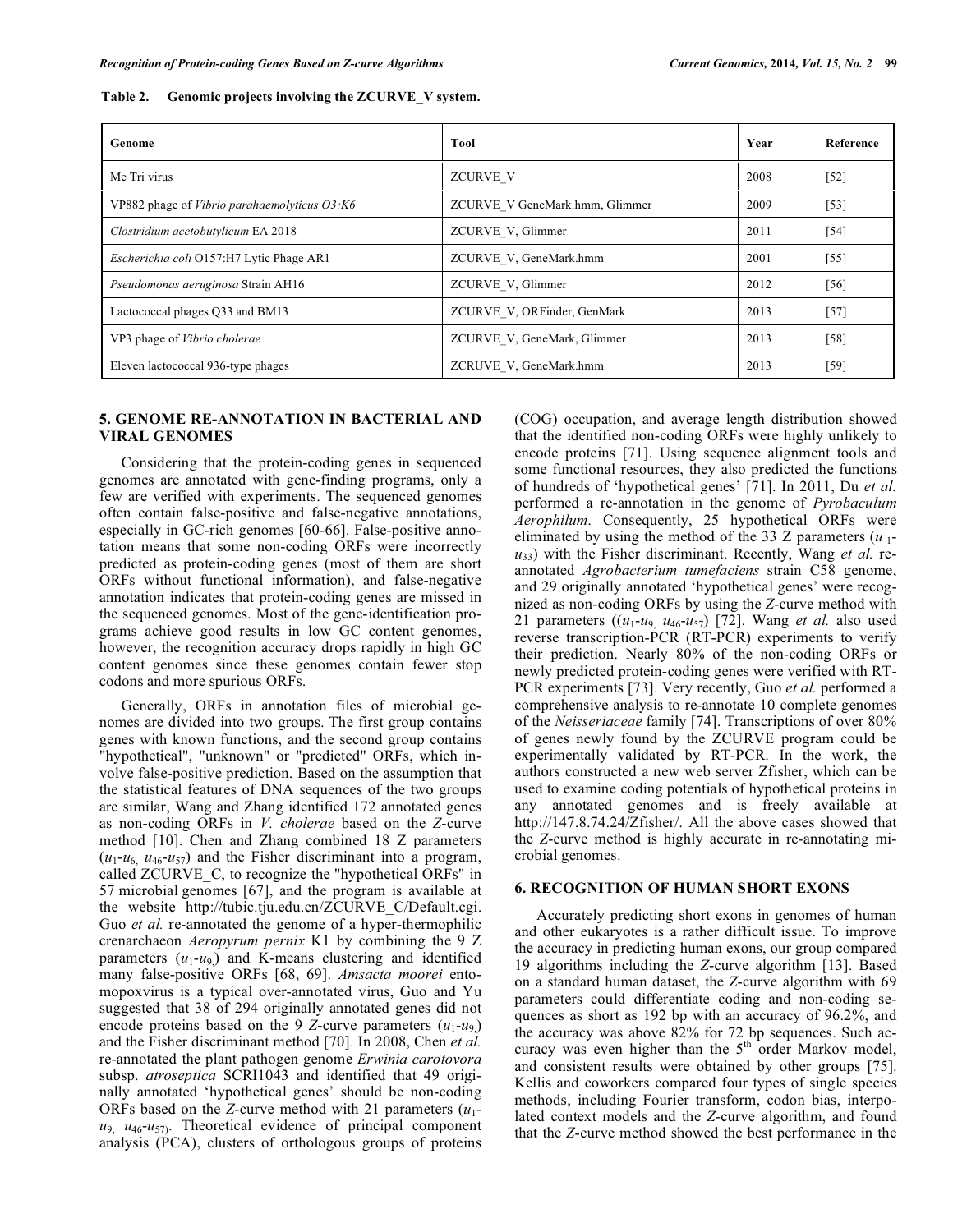*Drosophila* [76]. Recently, Song *et al.* improved the accuracy to over 98% for 192 bp human sequences by combining Z-curve parameters and kernel partial least squares [77].

## **7. RECOGNITION OF PROMOTERS AND TRANS-LATION START SITES**

 The *Z*-curve algorithm may be used to recognize promoters, which play an essential role in determining where the transcription of a particular gene should be initiated. By combining the Z parameters of phase-dependent single nucleotide and di-nucleotides, which are listed in equations (1) and (2), and the Fisher discriminant analysis, Yang *et al.* obtained a satisfactory accuracy (over 85%) for classifying human Pol II promoters [14]. Song further extended the number of Z parameters by considering phase independent single nucleotide, di-nucleotides, tri-nucleotides, …… and w-nucleotides [15]. Song referred to the unlimited Z parameters as variable-window *Z*-curve features. When considering six nucleotides, a total of 4095 variables were obtained. Using partial least square to filter features, a subset of 220 parameters could be used to obtain an accuracy of about 95% in prokaryotes [15].

 In addition to identifying promoters, a novel algorithm that is based on characteristic *Z*-curve patterns around translation start sites (TSS) was developed to identify TSSs [78]. For instance, three *Z*-curve components for nucleotides around *E. coli* and *B. subtilis* TSSs validated experimentally show distinct patterns from those of false TSSs (Fig. **2**). Taking the *x* component as an example, true TSSs, but not false ones, have a jump in the region of -14 to -7, and have apparent three-base periodic patterns in sequences only downstream of TSS (Fig. **2**). These mononucleotide distribution patterns around TSS were used to recognize bacterial TSSs, and an online program, GS-finder, was developed to implement this algorithm [78]. The *Z*-curve method has also been used to study nucleosome positioning in the yeast genome [79]. Therefore, the *Z*-curve algorithm can find applications in a wide array of areas including promoter and TSS identification.



**Fig. (2).** Three *Z*-curve components show distinct patterns around translation start sites (TSSs). Averaged *x*, *y* and *z* components (**A**, **B** and **C**, respectively), for nucleotides around 195 experimentally verified TSSs in *E. coli*. Averaged *x*, *y* and *z* components (**D**, **E** and **F**, respectively), for 58 experimentally verified TSSs in *B. subtilis*.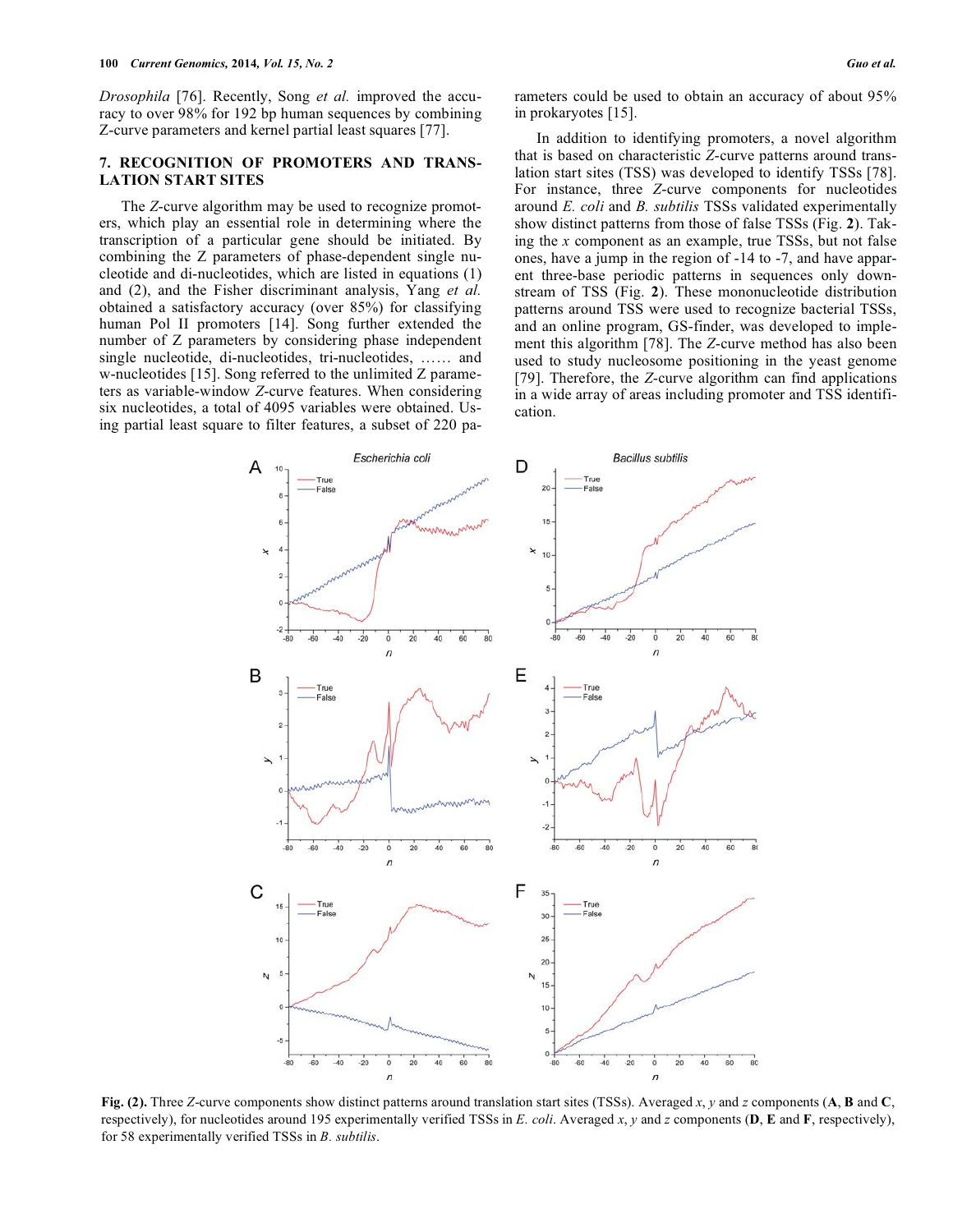#### **8. CONCLUSION**

 In this review paper we summarize the principle of the *Z*curve method and its wide applications in eukaryotic and prokaryotic gene recognition. Two versatile programs, ZCURVE, for automatic annotation of bacterial and archaeal genomes and ZCURVE\_V, for automatic annotation of viral and phage genomes, are extensively described. Considering the excellent performance of the method in gene recognition, we hope that the *Z*-curve algorithm will find more and more applications in genome analysis.

## **NOTE ADDED IN PROOF**

 Recently Weissman and coworkers discovered that ribosomes can read through stop codons in a regulated manner, and nucleotide compositions characterized by Z-curve parameters are distinct among coding regions, UTRs and novel extensions [80].

## **CONFLICT OF INTEREST**

 The authors confirm that this article content has no conflicts of interest.

#### **ACKNOWLEDGEMENTS**

 We are very grateful to Prof. Chun-Ting Zhang for inspiring discussions. We thank Mr. Zhong-Shan Cheng, Zhi-Gang Hua and Yuan-Nong Ye for help in making the figures. This study was supported by the program for New Century Excellent Talents in University (grant NCET-11-0059), the National Natural Science Foundation of China (grants 31071109, 31071659, 31271406).

#### **REFERENCES**

- [1] Maji, S.; Garg, D. Progress in Gene Prediction: Principles and Challenges. *Curr. Bioinform.*, **2013**, *8*, 226 – 243
- [2] Richardson, E.J.; Watson, M. The automatic annotation of bacterial genomes. *Brief. Bioinform.*, **2013**, *14*, 1-12.
- [3] Besemer, J.; Borodovsky, M. GeneMark: web software for gene finding in prokaryotes, eukaryotes and viruses. *Nucleic Acids Res*., **2005**, *33*, W451-4.
- [4] Delcher, A.L.; Bratke, K.A.; Powers, E.C.; Salzberg, S.L. Identifying bacterial genes and endosymbiont DNA with Glimmer. *Bioinform.*, **2007**, 23, 673-9.
- [5] Borodovsky, M.; Mcininch, J. GeneMark: parallel gene recognition for both DNA strands. *Comput. & Chem.*, **1993**, *17*, 123-133.
- [6] Salzberg, S.L.; Delcher, A.L.; Kasif, S.; White, O. Microbial gene identification using interpolated Markov models. *Nucleic Acids Res.*, **1998**, *26*, 544-8.
- [7] Zhang, C.T.; Zhang, R. Analysis of distribution of bases in the coding sequences by a diagrammatic technique. *Nucleic Acids Res*., **1991**, *19*, 6313-7.
- [8] Zhang, C.T.; Zhang, R. Diagrammatic representation of the distribution of DNA bases and its applications. *Int*. *J*. *Biol*. *Macromol*., **1991**, *13*, 45-9.
- [9] Zhang, C.T.; Wang, J. Recognition of protein coding genes in the yeast genome at better than 95% accuracy based on the *Z*-curve. *Nucleic Acids Res.*, **2000**, *28*, 2804-14.
- [10] Wang, J.; Zhang, C.T. Identification of protein-coding genes in the genome of *Vibrio cholerae* with more than 98% accuracy using occurrence frequencies of single nucleotides. *Eur*. *J*. *Biochem.*, **2001,**  *268*, 4261-8.
- [11] Guo, F.B.; Ou, H.Y.; Zhang, C.T. ZCURVE: a new system for recognizing protein-coding genes in bacterial and archaeal genomes. *Nucleic Acids Res*., **2003,** *31*, 1780-9
- [12] Guo, F.B.; Zhang, C.T. ZCURVE V: a new self-training system for recognizing protein-coding genes in viral and phage genomes. *BMC Bioinform.*, **2006**, *10*, 7-9.
- [13] Gao, F; Zhang, C.T. Comparison of various algorithms for recognizing short coding sequences of human genes. *Bioinform.*, **2004**, *20*, 673-81.
- [14] Yang, J.Y.; Zhou, Y.; Yu, Z.G.; Anh, V.; Zhou, L.Q. Human Pol II promoter recognition based on primary sequences and free energy of dinucleotides. *BMC Bioinform.*, **2008**, *9*, 113.
- [15] Song, K. Recognition of prokaryotic promoters based on a novel variable-window *Z*-curve method. *Nucleic Acids Res*., **2012**, *40*, 963-71.
- [16] Egan, E.S.; Waldor, M.K. Distinct replication requirements for the two *Vibrio cholerae* chromosomes. *Cell*, **2003**, *114*, 521-30.
- [17] Tech, M.; Merkl, R.YACOP: Enhanced gene prediction obtained by a combination of existing methods. *In Silico Biol*., **2003**, *3*, 441- 51.
- [18] Overbeek, R.; Bartels, D.; Vonstein, V.; Meyer, F. Annotation of bacterial and archaeal genomes: improving accuracy and consistency. *Chem*. *Rev*., **2007**, *107*, 3431-47.
- [19] Claesson, M.J.; Li, Y.; Leahy, S.; Canchaya, C.; van Pijkeren. J.P.; Cerdeno-Tárraga, A.M.; Parkhill, J.; Flynn, S.; O'Sullivan, GC.; Collins, J.K.; Higgins, D.; Shanahan, F.; Fitzgerald, G.F.; van Sinderen, D.; O'Toole, P.W. Multireplicon genome architecture of *Lactobacillus salivarius*. *Proc. Natl. Acad. Sci. U.S.A*., **2006**, *103*, 6718-23.
- [20] Wietzorrek, A.; Schwarz, H.; Herrmann, C.; Braun, V. The genome of the novel phage Rtp, with a rosette-like tail tip, is homologous to the genome of phage T1. *J*. *Bacteriol.*, **2006**, *188*, 1419-36.
- [21] Woyke, T.; Teeling, H.; Ivanova, N.N.; Huntemann, M.; Richter, M.; Gloeckner, F.O.; Boffelli, D.; Anderson, I.J.; Barry, K.W.; Shapiro, H.J.; Szeto, E.; Kyrpides, N.C.; Mussmann, M.; Amann, R; Bergin, C.; Ruehland, C.; Rubin, E.M.; Dubilier, N. Symbiosis insights through metagenomic analysis of a microbial consortium. *Nature*, **2006**, *443*, 950-5.
- [22] Richter, M.; Kube, M.; Bazylinski, D.A.; Lombardot, T.; Glockner, F.O.; Reinhardt, R.; Schüler, D. Comparative genome analysis of four magnetotactic bacteria reveals a complex set of group-specific genes implicated in magnetosome biomineralization and function. *J*. *Bacteriol*., **2007**, *189*, 4899-910.
- [23] Jones, B.V.; Marchesi, J.R.; Transposon-aided capture (TRACA) of plasmids resident in the human gut mobile metagenome. *Nat. Methods*, **2007**, *4*, 55-61.
- [24] Mussmann, M.; Hu, F.Z.; Richter, M.; de Beer, D.; Preisler, A.; Jorgensen, B.B.; Huntemann, M.; Glockner, F.O.; Amann, R.; Koopman, W.J.; Lasken, R.S.; Janto, B.; Hogg, J.; Stoodley, P.; Boissy, R.; Ehrlich, G.D. Insights into the genome of large sulfur bacteria revealed by analysis of single filaments. *PLoS Biol.,* **2007**, *5*, e230.
- [25] Woebken, D.; Teeling, H.; Wecker, P.; Dumitriu, A.; Kostadinov, I.; Delong, E.F.; Amann, R.; Glockner, F.O. Fosmids of novel marine *Planctomycetes* from the Namibian and Oregon coast upwelling systems and their cross-comparison with planctomycete genomes. *ISME J*., **2007**, *1*, 419-35.
- [26] Zheng, H.; Lu, L.; Wang, B.; Pu, S.; Zhang, X.; Zhu, G.; Shi, W.; Zhang, L.; Wang, H.; Wang, S.; Zhao, G.; Zhang, Y. Genetic basis of virulence attenuation revealed by comparative genomic analysis of *Mycobacterium tuberculosis* strain H37Ra versus H37Rv. *PLoS One*, **2008**, *3*, e2375.
- [27] Meyerdierks, A.; Kube, M.; Kostadinov, I.; Teeling, H.; Glockner, F.O, Reinhardt, R.; Amann, R. Metagenome and mRNA expression analyses of anaerobic methanotrophic archaea of the ANME-1 group. *Environ*. *Microbiol*., **2010**, *12*, 422-39.
- [28] Strittmatter, A.W.; Liesegang, H.; Rabus, R.; Decker, I.; Amann, J.; Andres, S.; Henne, A.; Fricke, W.F.; Martinez-Arias, R.; Bartels, D.; Goesmann, A.; Krause, L.; Pühler, A.; Klenk, H.P.; Richter, M.; Schüler, M.; Glockner, F.O.; Meyerdierks, A.; Gottschalk, G.; Amann, R. Genome sequence of *Desulfobacterium autotrophicum* HRM2, a marine sulfate reducer oxidizing organic carbon completely to carbon dioxide. *Environ*. *Microbiol.*, **2009**, *11*, 1038-55.
- [29] Zech, H.; Thole, S.; Schreiber, K.; Kalhofer, D.; Voget, S.; Brinkhoff, T.; Simon, M.; Schomburg, D.;, Rabus, R.; Growth phasedependent global protein and metabolite profiles of *Phaeobacter gallaeciensis* strain DSM 17395, a member of the marine Roseobacter-clade. *Proteomics*, **2009**, *9*, 3677-97.
- [30] Zhao, W.; Zhong, Y.; Yuan, H.; Wang, J.; Zheng, H.; Wang, Y.; Cen, X.; Xu, F.; Bai, J.; Han, X.; Lu, G.; Zhu, Y.; Shao, Z.; Yan, H.; Li, C.; Peng, N.; Zhang, Z.; Zhang, Y.; Lin, W.; Fan, Y.; Qin, Z.; Hu, Y.; Zhu, B.; Wang, S.; Ding, X.; Zhao, G.P. Complete ge-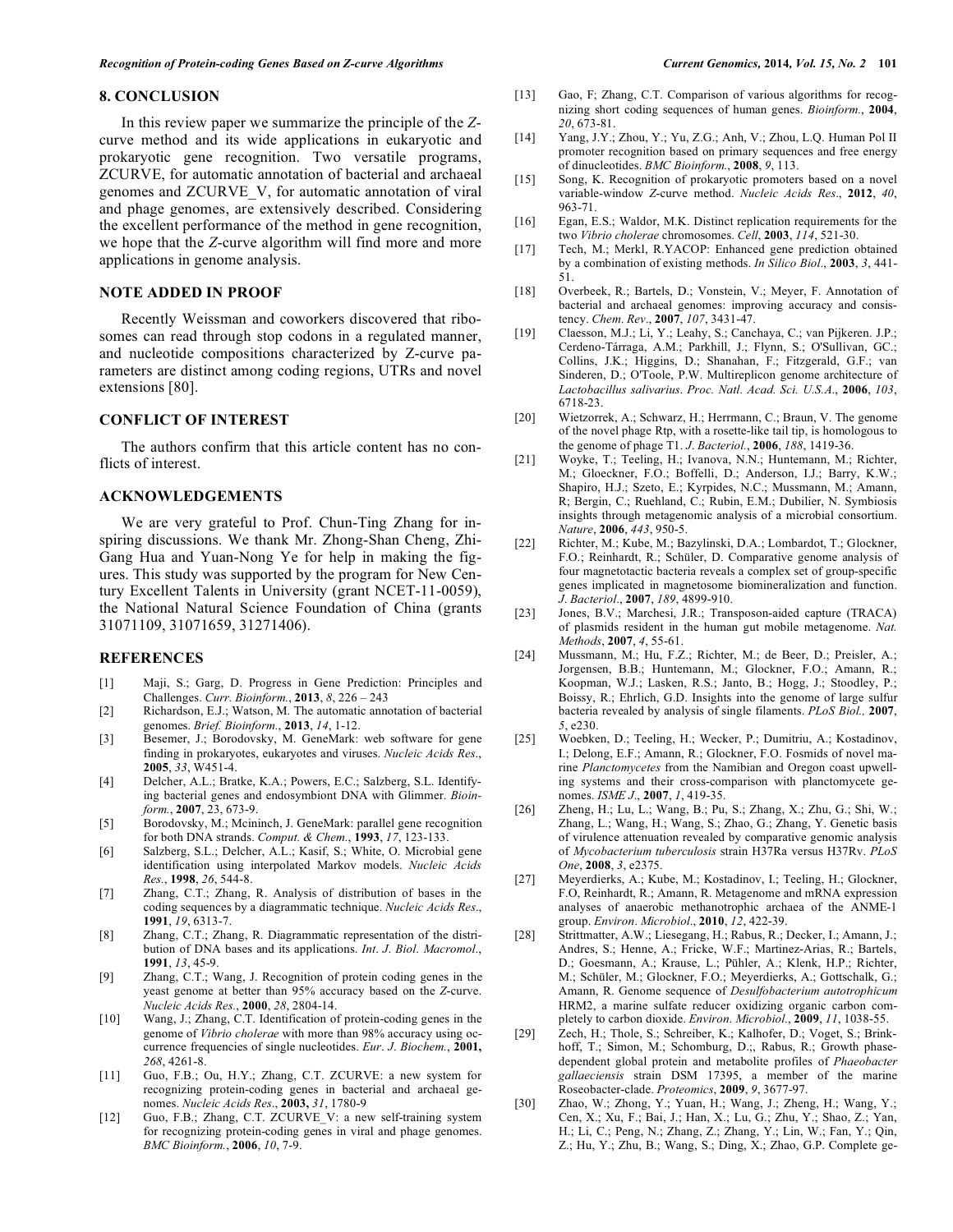nome sequence of the rifamycin SV-producing *Amycolatopsis mediterranei* U32 revealed its genetic characteristics in phylogeny and metabolism. *Cell Res.*, **2010**, *20*, 1096-108.

- [31] He, J.; Shao, X.; Zheng, H.; Li, M.; Wang, J,; Zhang, Q.; Li, L.; Liu, Z.; Sun, M.; Wang, S.; Yu, Z. Complete genome sequence of Bacillus thuringiensis mutant strain BMB171. *J*. *Bacteriol*., **2010**, 192, 4074-5.
- [32] Han, J.I.; Choi, H.K.; Lee, S.W.; Orwin, P.M.; Kim, J.; Laroe, S.L.; Kim, T.G.; O'Neil, J.; Leadbetter, J.R.; Lee, S.Y.; Hur, C.G.; Spain, J.C.; Ovchinnikova, G.; Goodwin, L.; Han, C. Complete genome sequence of the metabolically versatile plant growth-promoting endophyte *Variovorax paradoxus* S110. *J. Bacteriol.,* **2011**, *193*, 1183-90.
- [33] Liu, L.; Li, Y.; Zhang, J.; Zou, W.; Zhou, Z.; Liu, J.; Li, X.; Wang, L.; Chen, J. Complete genome sequence of the industrial strain *Bacillus megaterium* WSH-002. *J*. *Bacteriol.*, **2011**, *193*, 6389-90.
- [34] Liu, L.; Li, Y.; Zhang, J.; Zhou, Z.; Liu, J.; Li, X.; Zhou, J.; Du, G.; Wang, L.; Chen, J. Complete genome sequence of the industrial strain *Ketogulonicigenium vulgare* WSH-001. *J*. *Bacteriol*., **2011**, *193*, 6108-9.
- [35] Liu, H.; Wu, Z.; Li, M.; Zhang, F.; Zheng, H.; Han, J.; Liu, J.; Zhou, J.; Wang, S.; Xiang, H. Complete genome sequence of *Haloarcula hispanica*, a Model *Haloarchaeon* for studying genetics, metabolism, and virus-host interaction. *J*. *Bacteriol.*, **2011**, *193*, 6086-7.
- [36] Li, Y.; Zheng, H.; Liu, Y.; Jiang, Y.; Xin, J.; Chen, W.; Song, Z. The complete genome sequence of *Mycoplasma bovis* strain Hubei-1. *PLoS One*., **2011**, *6*, e20999.
- [37] Wang, F.; Hu, S.; Gao, Y.; Qiao, Z.; Liu, W.; Bu, Z. Complete genome sequences of *Brucella melitensis* strains M28 and M5-90, with different virulence backgrounds. *J*. *Bacteriol.*, **2011**, *193*, 2904-5.
- [38] Huang, H.; Yang, Z.L.; Wu, X.M.; Wang, Y.; Liu, Y.J.; Luo, H.; Lv, X.; Gan, Y.R.; Song, S.D.; Gao, F. Complete genome sequence of *Acinetobacter baumannii* MDR-TJ and insights into its mechanism of antibiotic resistance. *J*. *Antimicrob. Chemother*., **2012**, *67*, 2825-32.
- [39] Thomas, J.C.; Godfrey, P.A.; Feldgarden, M.; Robinson, D.A. Candidate targets of balancing selection in the genome of *Staphylococcus aureus*. *Mol. Biol. Evol*., **2012**, *29*, 1175-86.
- [40] Brinkhoff, T.; Fischer, D.; Vollmers, J.; Voget, S.; Beardsley, C.; Thole, S.; Mussmann, M.; Kunze, B.; Wagner-Dobler, I.; Daniel, R.; Simon, M. Biogeography and phylogenetic diversity of a cluster of exclusively marine myxobacteria. *ISME J*., **2012**, *6*, 1260-72.
- [41] Han, J.; Zhang, F.; Hou, J.; Liu, X.; Li, M.; Liu, H.; Cai, L.; Zhang, B.; Chen, Y.; Zhou, J.; Hu, S.; Xiang, H. Complete genome sequence of the metabolically versatile halophilic archaeon *Haloferax mediterranei,* a poly(3-hydroxybutyrate-co-3-hydroxyvalerate) producer. *J*. *Bacteriol.*, **2012**, *194*, 4463-4.
- [42] Wei, Y.X.; Zhang, Z.Y.; Liu, C.; Malakar, P.K.; Guo, X.K. Safety assessment of *Bifidobacterium longum* JDM301 based on complete genome sequences. *World J*. *Gastroenterol*., **2012**, *18*, 479-88.
- [43] Khemayan, K.; Prachumwat, A.; Sonthayanon, B.; Intaraprasong, A.; Sriurairatana. S.; Flegel, T.W. Complete genome sequence of virulence-enhancing Siphophage VHS1 from *Vibrio harveyi*. *Appl*. *Environ*. *Microbiol*., **2012**,*78*, 2790-6.
- [44] Tang, K.; Liu, K.; Jiao, N. Draft genome sequence of *Oceaniovalibus guishaninsula* JLT2003T. *J. Bacteriol*., **2012**, *194*(23), 6683.
- [45] Wu, H.; Qu, S.; Lu, C.; Zheng, H.; Zhou, X.; Bai, L.; Deng, Z. Genomic and transcriptomic insights into the thermo-regulated biosynthesis of validamycin in *Streptomyces hygroscopicus* 5008. *BMC Genomics*, **2012**, *13*, 337.
- [46] Xu, Y.; Kersten, R.D.; Nam, S.J.; Lu, L.; Al-Suwailem, A.M.; Zheng, H.; Fenical, W.; Dorrestein, P.C.; Moore, B.S.; Qian, P.Y. Bacterial biosynthesis and maturation of the didemnin anti-cancer agents. *J*. *Am*. *Chem*. *Soc*., **2012**, *134*, 8625-32.
- [47] Yin, J.; Chen, J.; Liu, G.; Yu, Y.; Song, L.; Wang, X.; Qu, X. Complete Genome Sequence of Glaciecola psychrophila Strain 170T. *Genome Announc.*, **2013**, *1*, e00199-13.
- [48] de Vries, S.P.; Burghout, P.; Langereis, J.D.; Zomer, A.; Hermans, P.W.; Bootsma, H.J. Genetic requirements for *Moraxella catarrhalis* growth under iron-limiting conditions. *Mol. Microbiol*., **2013**, *87*, 14-29.
- [49] Bai, J.; Liu, Q.; Yang, Y.; Wang, J.; Yang, Y.; Li, J.; Li, P.; Li, X.; Xi, Y.; Ying, J.; Ren, P.; Yang, L.; Ni, L.; Wu, J.; Bao, Q.; Zhou, T.G. Insights into the evolution of gene organization and multidrug

resistance from *Klebsiella pneumoniae* plasmid pKF3-140. *Gene*, **2013**, *519*, 60-6.

- [50] Besemer, J.; Lomsadze, A.; Borodovsky, M. GeneMarkS: a selftraining method for prediction of gene starts in microbial genomes. Implications for finding sequence motifs in regulatory regions. *Nucleic Acids Res*., **2001**, *29*, 2607-18.
- [51] Brister, J.R.; Bao, Y.; Kuiken, C.; Lefkowitz, E.J.; Le Mercier, P.; Leplae, R.; Madupu, R.; Scheuermann, R.H.; Schobel, S.; Seto, D.; Shrivastava, S.; Sterk, P.; Zeng, Q.; Klimke, W.; Tatusova, T; Towards Viral Genome Annotation Standards, Report from the 2010 NCBI Annotation Workshop. *Viruses*, **2010**, *2*, 2258-68.
- [52] Tan le, V.; Ha do, Q.; Hien, V.M.; van der Hoek, L.; Farrar, J.; de Jong, M.D, Me Tri virus: a Semliki Forest virus strain from Vietnam? *J*. *Gen*. *Virol*., **2008,** *89*, 2132-5.
- [53] Lan, S.F.; Huang, C.H.; Chang, C.H.; Liao. W.C.; Lin, I.H.; Jian, W.N.; Wu, Y.G.; Chen, S.Y.; Wong, H.C. Characterization of a new plasmid-like prophage in a pandemic *Vibrio parahaemolyticus* O3:K6 strain. *Appl*. *Environ*. *Microbiol*., **2009**, *75*, 2659-67.
- [54] Hu, S.; Zheng, H.; Gu, Y.; Zhao, J.; Zhang, W.; Yang, Y.; Wang, S.; Zhao, G.; Yang, S.; Jiang, W. Comparative genomic and transcriptomic analysis revealed genetic characteristics related to solvent formation and xylose utilization in *Clostridium acetobutylicum* EA 2018. *BMC Genomics*, **2011**, *12*, 93.
- [55] Liao, W.C.; Ng, W.V.; Lin, I.H.; Syu, W.J.; Liu, T.T., Chang, C.H. T4-Like genome organization of the *Escherichia coli* O157:H7 lytic phage AR1. *J*. *Virol.*, **2011**, *85*, 6567-78.
- [56] Wu, D.Q.; Cheng, H.; Wang, C.; Zhang, C.; Wang, Y.; Shao, J.; Duan, Q. Genome sequence of *Pseudomonas aeruginosa* strain AH16, isolated from a patient with chronic pneumonia in China. *J*. *Bacteriol*., **2012**, *194*, 5976-7.
- [57] Mahony, J.; Martel, B.; Tremblay, D.M.; Neve, H.; Heller, K.J.; Moineau, S.; van Sinderen, D. Molecular analysis of lactococcal phages Q33 and BM13: Identification of a new P335 subgroup. *Appl. Environ. Microbiol*., **2013**, *79*, 4401-9.
- [58] Li, W.; Zhang, J.; Chen, Z.; Zhang, Q.; Zhang, L.; Du, P.; Chen, C.; Kan, B. The genome of VP3, a T7-like phage used for the typing of *Vibrio cholerae*. *Arch. Virol.*, **2013**, *158*, 1865-76.
- [59] Mahony, J.; Kot, W.; Murphy, J.; Ainsworth, S.; Neve, H.; Hansen, L.H.; Heller, K.J.; S?rensen, S.J.; Hammer, K.; Cambillau, C.; Vogensen, F.K.; van Sinderen, D. Investigation of the relationship between lactococcal host cell wall polysaccharide genotype and 936 phage receptor binding protein phylogeny. *Appl. Environ. Microbiol.*, **2013**, *79*, 4385-92.
- [60] Nielsen, P.; Krogh, A. Large-scale prokaryotic gene prediction and comparison to genome annotation. *Bioinform.*, **2005**, *21*, 4322- 4329.
- [61] Jones, C.E.; Brown, A.L.; Baumann, U. Estimating the annotation error rate of curated GO database sequence annotations. *BMC Bioinform.*, **2007**, *8*, 170.
- [62] Salzberg, S.L. Genome re-annotation: a wiki solution? *Genome Biol*., **2007**, *8*, 102.
- [63] Nagy, A.; Hegyi, H.; Farkas, K.; Tordai, H.; Kozma, E.; Bányai, L.; Patthy, L. Identification and correction of abnormal, incomplete and mispredicted proteins in public databases. *BMC Bioinformatics*, **2008**, *9*, 353.
- [64] Poptsova, M.S.; Gogarten, J.P. Using comparative genome analysis to identify problems in annotated microbial genomes. *Microbiol. SGM*, **2010**, *156*, 1909–1917.
- [65] Yu, J.F.; Xiao, K.; Jiang, D.K.; Guo, J.; Wang, J.H.; Sun, X. An integrative method for identifying the over-annotated proteincoding genes in microbial genomes. *DNA Res*., **2011**, *18*, 435–449.
- [66] Yu, J.F.; Guo, Z.Z.; Sun, X.; Wang, J.H. A review of the computational methods for identifying the over-annotated genes and missing genes in microbial genomes. *Curr*. *Bioinform*., **2013**, 9(2), 147-154.
- [67] Chen, L.L.; Zhang, C.T. (2003) Gene recognition from questionable ORFs in bacterial and archaeal genomes. *J. Biomol. Struct. Dyn.*, **2003**, *21*, 99-110.
- [68] Guo, F.B.; Wang, J.; Zhang, C.T. Gene recognition based on nucleotide distribution of ORFs in a hyper-thermophilic crenarchaeon, *Aeropyrum pernix* K1. *DNA Res*., **2004**, *11*, 361-70.
- [69] Guo, F.B.; Lin, Y. Identify protein-coding genes in the genomes of *Aeropyrum pernix* K1 and *Chlorobium tepidum* TLS. *J*. *Biomol*. *Struct*. *Dyn.*, **2009**, *26*, 413-20.
- [70] Guo, F.B.; Yu, X.J. Re-prediction of protein-coding genes in the genome of *Amsacta moorei entomopoxvirus*. *J*. *Virol*. *Methods.*,